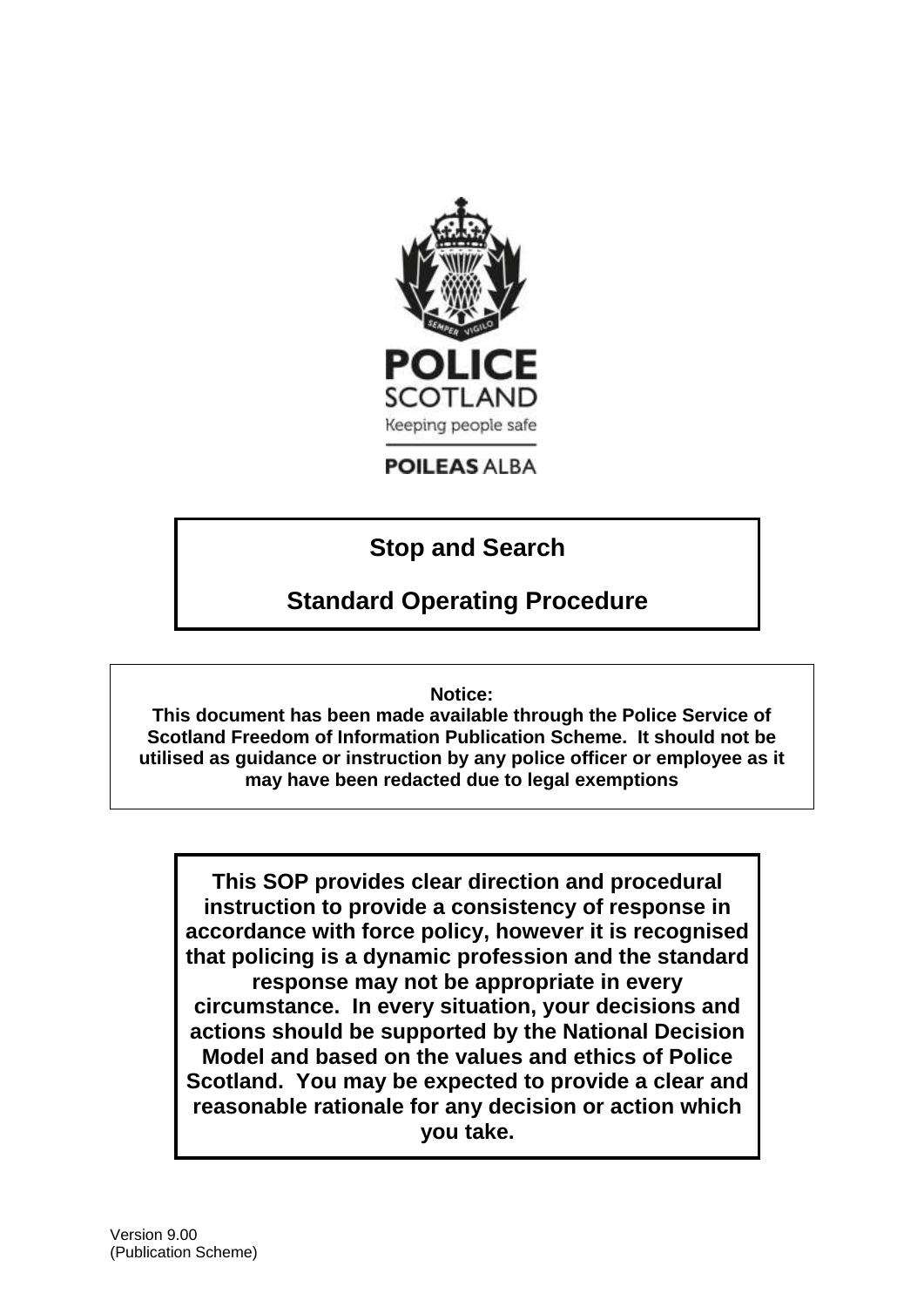| <b>Owning Department:</b> | Safer Communities - National Stop and<br>Search Unit (NSSU) |
|---------------------------|-------------------------------------------------------------|
| <b>Version Number:</b>    | 9.00 (Publication Scheme)                                   |
| <b>Date Published:</b>    | 09/10/2020                                                  |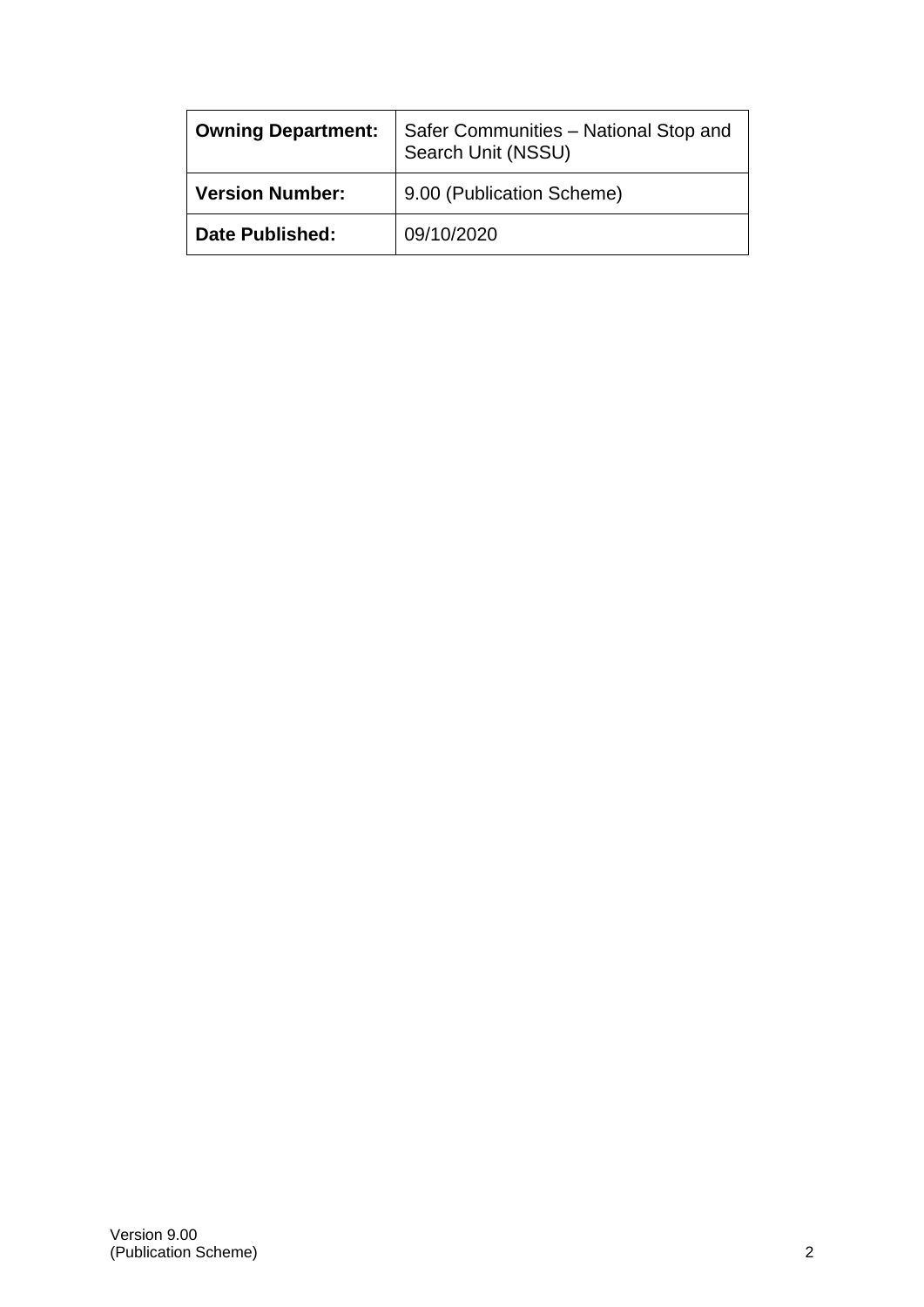# **1. Purpose/Scope**

This Standard Operating Procedure (SOP) supports the Police Service of Scotland's (hereafter referred to as Police Scotland) Stop and Search Policy.

In May 2017, the Code of Practice on the Exercise by Constables of Powers of Stop and Search of the Person in Scotland (COP) was introduced. The COP governs all situations in which officers stop and search a person without first making an arrest, unless the search is expressly excluded:

- Either under this COP, by statute, or
- By virtue of the search being subject to a separate statutory code or guidance as to its exercise.

The definitions and instruction contained herein and within the Stop and Search Guidance Document have been developed and adopted by Police Scotland to support police officers in the lawful, proportionate and effective use of stop and search as an operational tactic, whilst ensuring that any such use remains COP compliant.

A stop and search to which the policy and this SOP applies is considered the search of a person or of a person's immediate possessions when an officer:

- a) Requests a person to open their mouth/hands;
- b) Opens a bag in their possession;
- c) Turns out a person's pockets;
- d) Conducts a physical (non-intimate) search of body/clothing;
- e) Requests a person to carry out actions described at b) and c) above.

In effect, it involves any situation where an officer searches for an item which is not on open display or readily visible.

It is crucial that all officers adhere to Police Scotland's Code of Ethics and Values and the principles of the COP when considering and conducting a stop and search. All actions carried out by officers must balance public safety with a person's rights. For further information refer to the Stop and Search Guidance Document.

## **2. Definitions**

The following definitions have been adopted by Police Scotland to support operational practice and recording frameworks:

### a) **Stop and Search**

A stop and search is one conducted by a police officer in the course of their duties where a person who is not in police custody is searched using a specific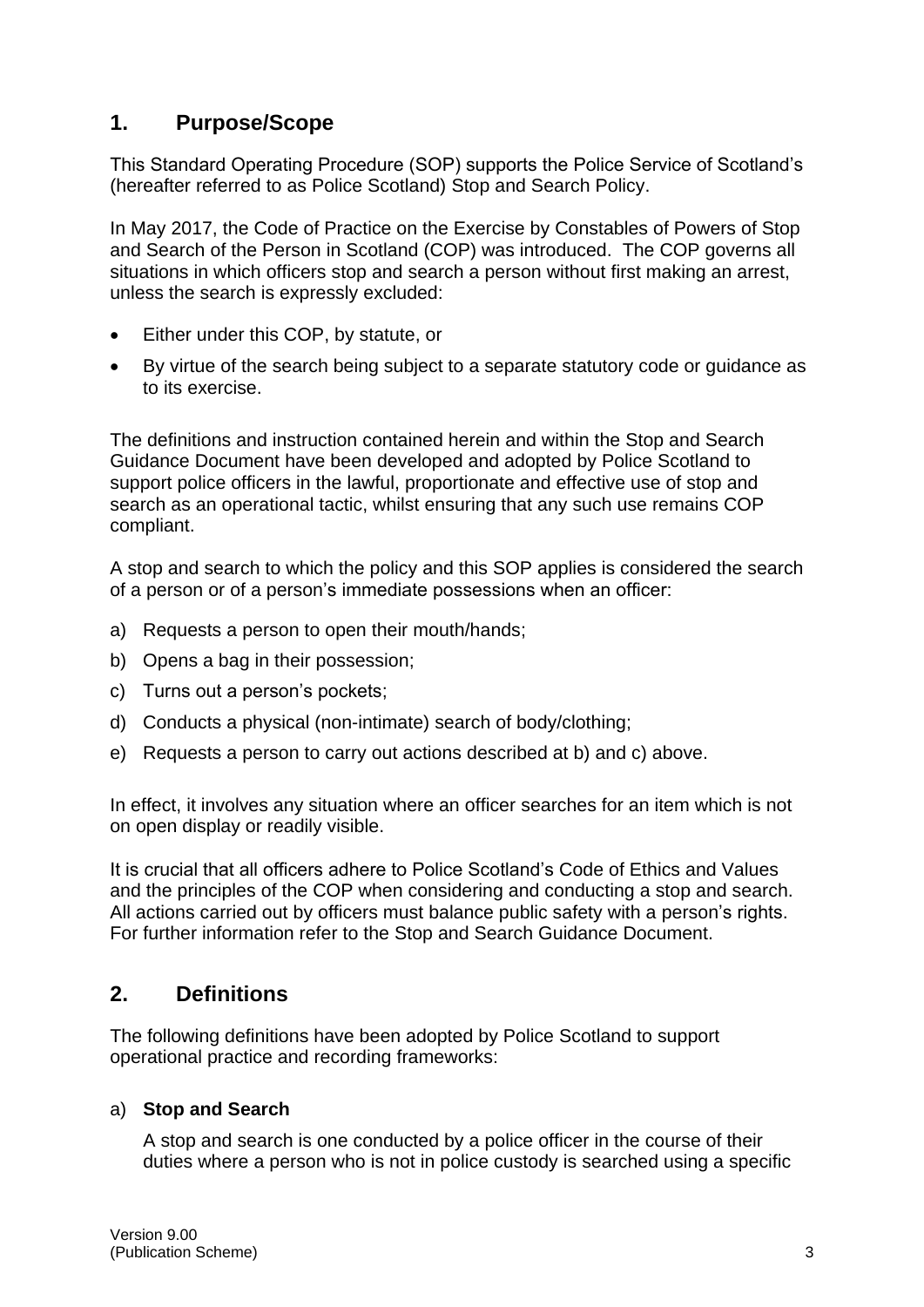statutory provision or in accordance with a search warrant issued by a court in Scotland.

#### b) **Positive Stop and Search**

A positive stop and search is when an item is recovered where possession of same implies criminality on the part of the person being searched or any other or where an item has been recovered which is potentially harmful.

**N.B** When a stop and search under a statutory provision has taken place and alcohol, tobacco or New Psychoactive Substances (NPS) is recovered, depending on the circumstances, this should be recorded as a positive stop and search on the Stop and Search Database (see Appendix E of the Stop and Search Guidance Document).

#### c) **Recordable Stop and Search (must be recorded on the National Stop and Search Database)**

A recordable stop and search is any stop and search, with the exception of condition of entry searches (Section 67 Criminal Justice (Scotland) Act 2016) or Schedule 7 of the Terrorism Act 2000 (which is governed by a different COP).

## **3. Stop and Search**

### **Principles Governing Stop and Search**

Stopping and searching members of the public is a significant intrusion into their personal liberty and privacy and therefore all stop and search activity must be appropriate as defined in the COP. To be appropriate it must be:

- **Lawful***:* That means in accordance with any legal duties imposed on officers, in particular under the Human Rights Act 1998 and the Equality Act 2010, as well as any requirements of the statute(s) under which the search is being conducted;
- **Necessary***:* That means that the search is required to locate harmful items or confirm the possession of an illegal item(s); and
- **Proportionate***:* Both in the decision to carry out a stop and search *and* in the way in which a stop and search is conducted. In every case, officers must balance the rights of the person against the perceived benefit of the search.

#### **Accountability**

Officers carrying out stop and search are fully accountable for their actions. Stop and search activity must be accurately recorded and will be open to scrutiny.

### **Extent of Powers**

Section 65 Criminal Justice (Scotland) Act 2016 – limitations of search:

- (1) This Section applies in relation to a person who is not in police custody.
- (2) It is unlawful for a constable to search the person otherwise than –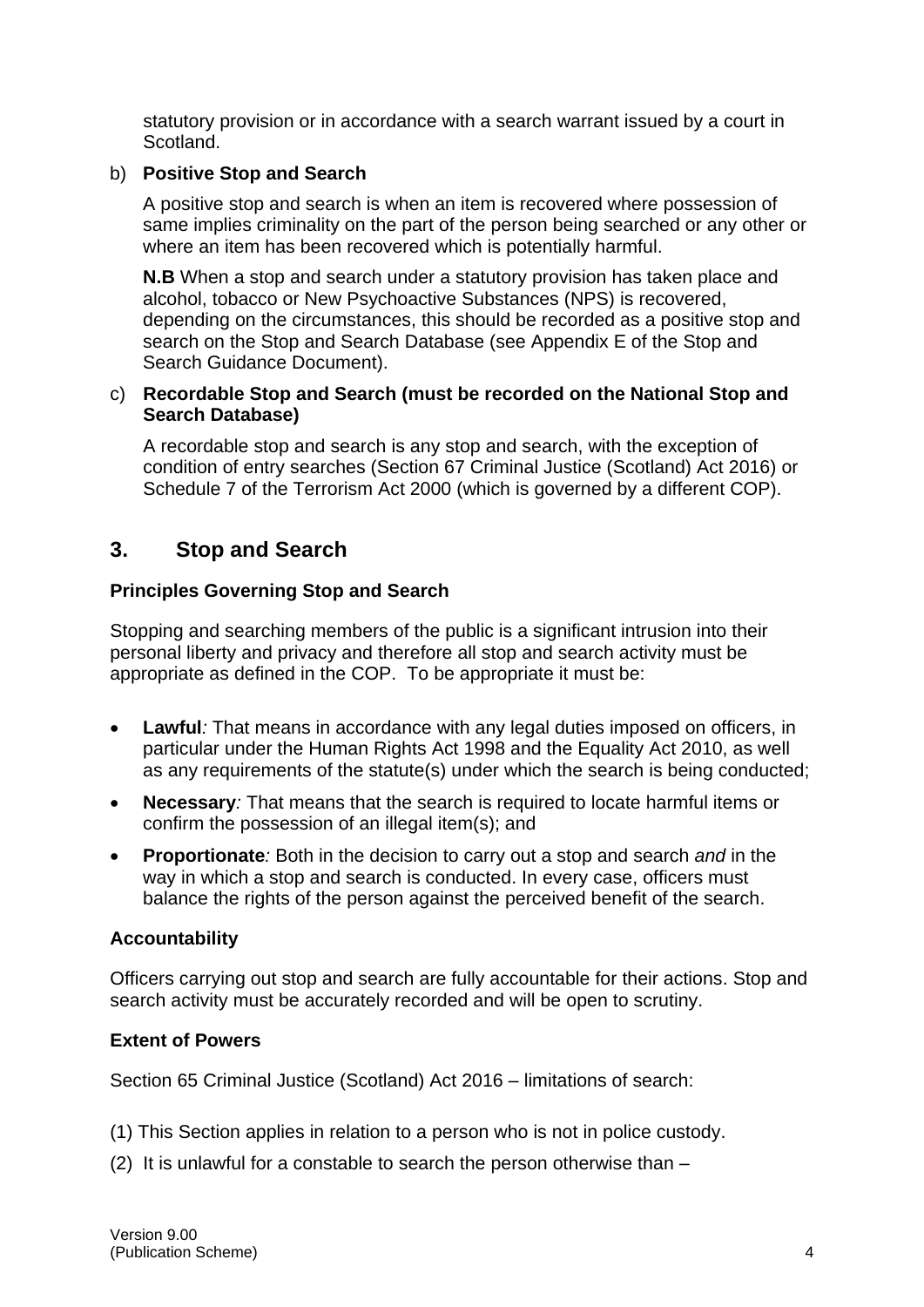- (a) In accordance with a power of search conferred in express terms by an enactment; or
- (b) Under the authority of a warrant expressly conferring a power of search.

Officers must not search a person, even if they are prepared to submit to a search voluntarily, where no statutory power to search is applicable, and they have no warrant to do so.

Notwithstanding the above, an officer must take all steps necessary to protect life in accordance with the overarching principles of Section 20 and 32 of the Police and Fire Reform (Scotland) Act 2012.

Please refer to the Stop and Search Guidance Document for further details.

#### **Reasonable Grounds**

In the case of powers requiring reasonable suspicion, the legal basis for conducting a stop and search is defined in the COP. The two part legal test that must be applied to the particular circumstances in each case is:

- (i) The officer must have formed a genuine suspicion that they are likely to find the object for which the search power being exercised allows them to search; and
- (ii) The suspicion that the object will be found must be reasonable.

**N.B**. The test does not require belief or certainty regarding possession of a prohibited item, merely suspicion based on reasonable grounds. It does not mean that an officer has to be right.

### **What is reasonable?**

Reasonable means:

- (i) That there must be an objective basis for that suspicion based on facts, information and/or intelligence; and
- (ii) The facts, information and/or intelligence must be relevant to the likelihood that the object in question will be found; and
- (iii) A reasonable person would be entitled to reach the same conclusion based on the same facts, information and/or intelligence.

Applying the two part legal test, when deciding whether an officer has reasonable grounds to stop and search a person they must consider the following:

"Does (a) the **relevant information** and/or (b) **observed behaviour** indicate that the person **at this time** is in possession of an article to which a power of search applies?"

**Relevant Information:** Must be accurate, current and relate to an article for which there is a power of search. For example this could include: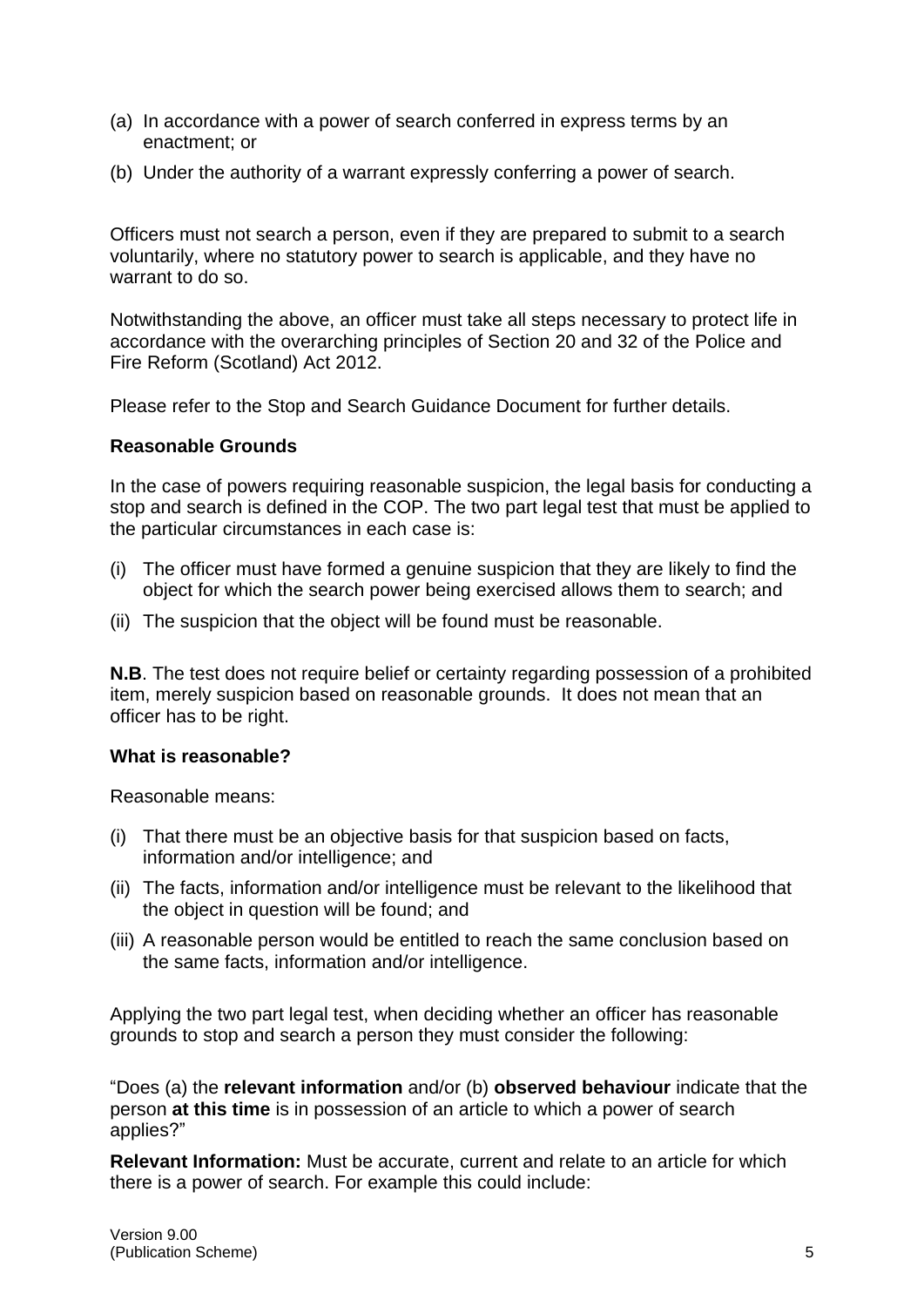- Reports from witnesses or members of the public reporting that a person has been seen carrying such an article; or
- Information from a briefing that a person carries such articles at specific times in specific places; or
- Reports of crimes committed in relation to which such an article would constitute relevant evidence, e.g. property stolen in a theft (including by housebreaking) or an offensive weapon or bladed or sharply pointed article used to assault or threaten someone.

**Observed Behaviour:** Reasonable suspicion may exist on the basis of the behaviour of the person alone, e.g. if an officer encounters a person on the street at night who is trying to hide something, the officer may (depending on the other circumstances) base such suspicion on the fact that this kind of behaviour is often linked to stolen or prohibited articles being carried. Where an officer forms an opinion that a person is acting suspiciously or that they appear to be nervous without good reason, the officer must be able to explain with reference to specific aspects of the person's behaviour or conduct that they observed, why they formed that opinion.

#### **Steps to Be Taken During a Stop and Search Encounter**

Before any search of a detained person takes place, officers must take reasonable steps, if not in uniform, to show their warrant card to the person about to be searched and – whether or not in uniform – to give that person the following information:

- (i) (a) The officers name and collar/shoulder number (except where the officer reasonably believes that giving their name might put them, or another officer, in danger, in which case a Police Scotland Identifier (PSI) number shall be given); and
	- (b) The name of the police station to which the officer is attached (except where the officer reasonably believes that giving the name of the station might put them or another officer in danger);
- (ii) They are being detained for the purposes of a search;
- (iii) They do not have to give any information about themselves, or to say anything;
- (iv) The legal search power which is being exercised;
- (v) A clear explanation of the object or article being searched for; along with

#### **EITHER**

(a) In the case of powers requiring reasonable suspicion, the grounds for that suspicion. This means explaining the basis for the suspicion by reference to information and/or intelligence about, or some specific behaviour by, the person concerned;

**OR**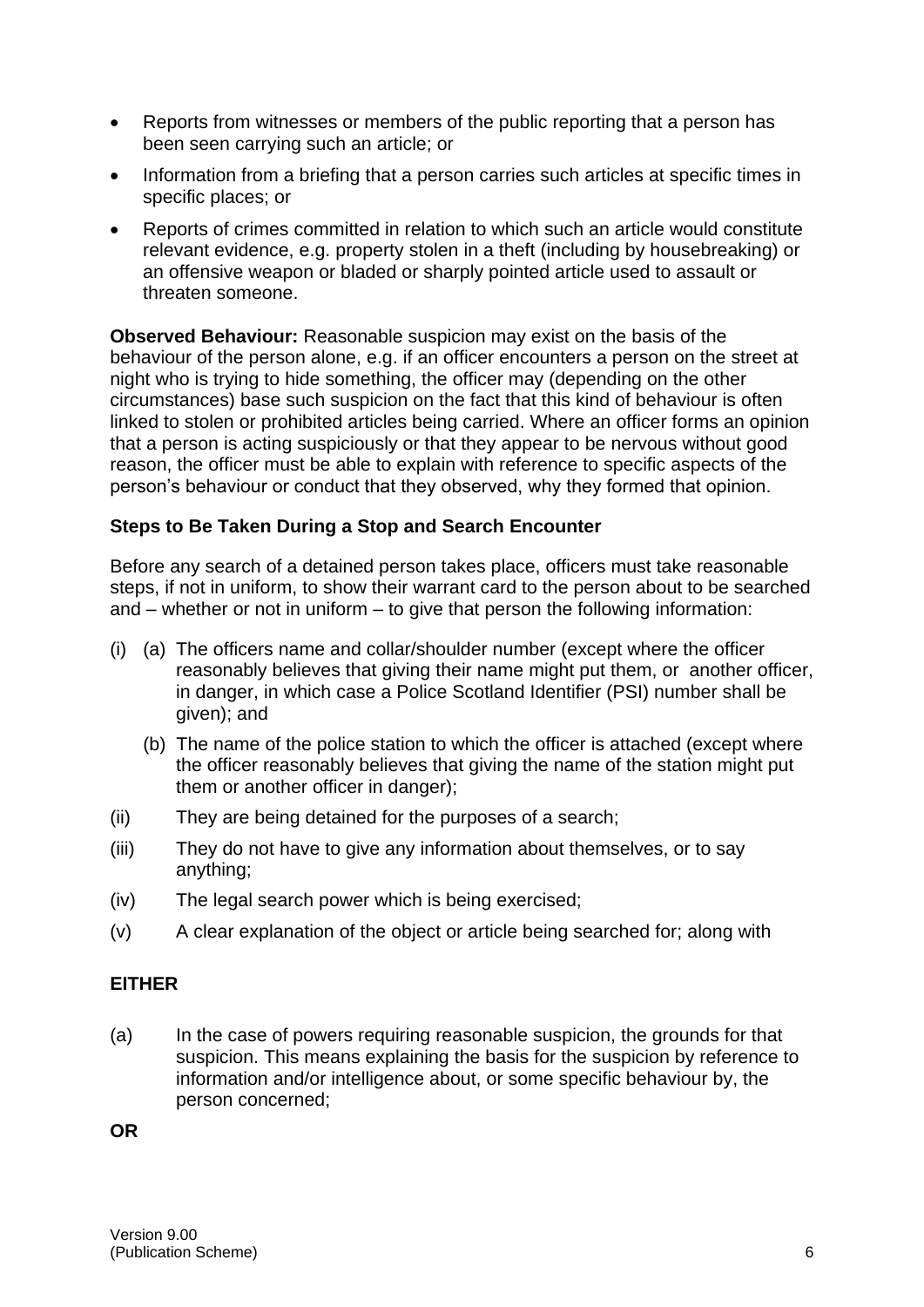- (b) In the case of the power under Section 60 of the Criminal Justice and Public Order Act 1994, the nature of the power, the authorisation, and the fact that it has been given; and
- (vi) Unless an exception as per the note below applies, the officer is required to make a record of the search and the person searched is entitled to a copy of the record of the search.

**N.B.** When an officer carries out a search in the exercise of any power to which this code applies, a record must be made, electronically or on paper, unless there are exceptional circumstances which make this wholly impracticable (e.g. the officer needs to respond to an urgent incident, see section 6.14 of the COP). It is unlikely to be practicable in most cases to make a record under Section 67 of the Criminal Justice (Scotland) Act 2016 (searches on entry to relevant premises and events, where consent has been given as a condition of entry imposed by the organiser).

Section 6 of the COP provides greater details about the conduct of searches and the steps to be taken prior to, and immediately after a stop and search encounter.

### **Notebook Recording**

When an officer carries out a search in the exercise of any statutory power or in accordance with a warrant, a record must be made electronically or on paper, unless there are exceptional circumstances which make this wholly impractical e.g. in situations involving public disorder or when the officers presence is urgently required elsewhere.

Every stop and search must be recorded accurately providing sufficient information that clearly demonstrates that it has been conducted in accordance with the law, and that it was necessary and proportionate. Supervisors have a key role in checking their officer's stop and search activity which must be clearly recorded in police notebooks/PDA.

### **Receipt of Stop and Search**

For every stop and search to which the COP applies officers are required to complete a receipt of stop and search (National Form 128–011), which has a unique receipt number.

A person who has been searched using a specific statutory provision or in accordance with a warrant issued by a court in Scotland must be given, at the time of the search, a receipt (with the exception of condition of entry searches or where the searching officer is diverted to an urgent incident and it was impractical to issue the receipt).

Please refer to the Stop and Search Guidance Document for further details.

### **Database Recording**

To ensure accuracy of data, it is essential that **all** recordable stop and search activity is accurately recorded on the National Stop and Search Database.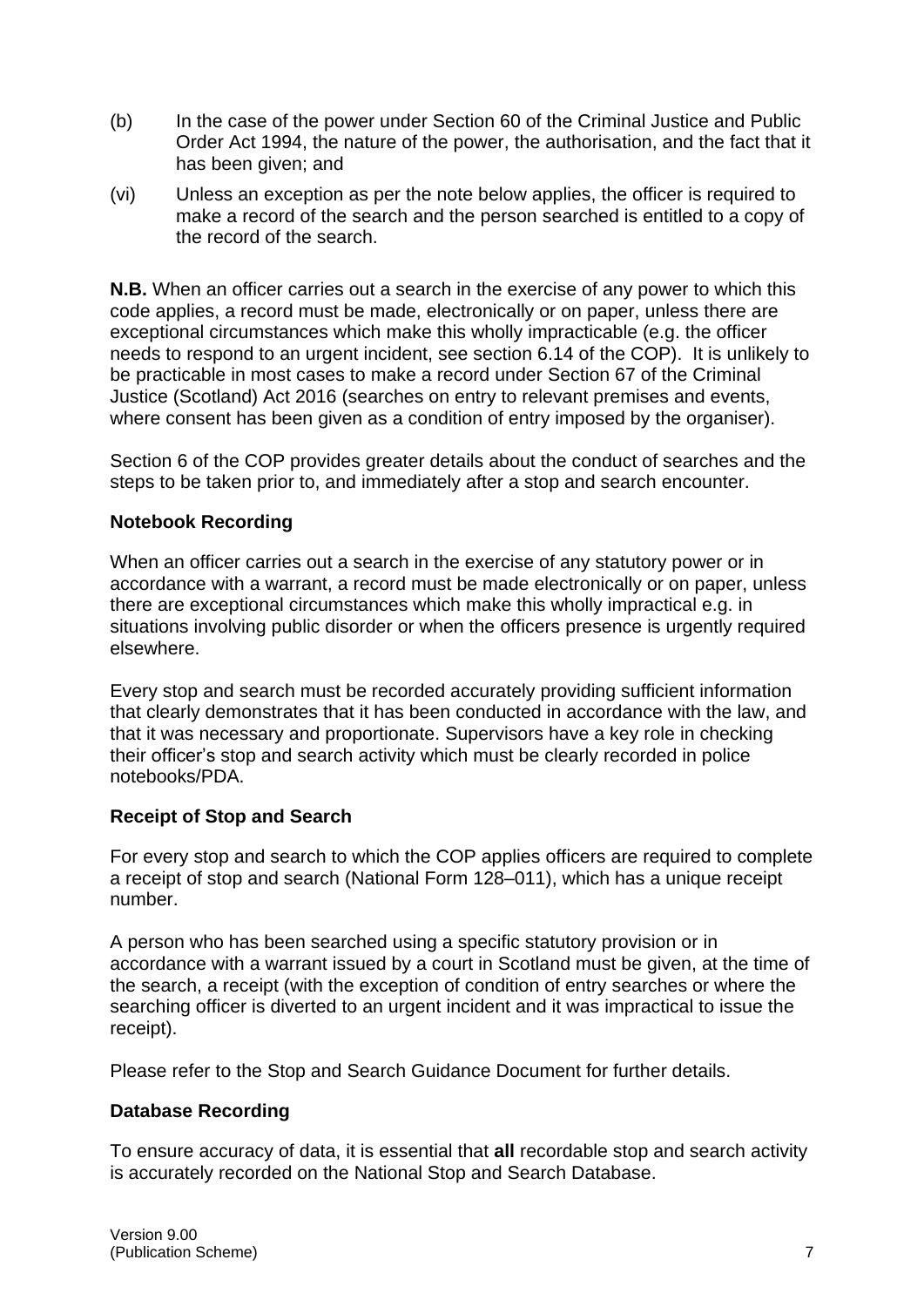In all instances of positive stop and searches nominal details must be obtained and linked to the recovered item.

If a person refuses to provide their self-defined ethnicity and national origin, officers must record that it was 'not provided' on the database.

Please refer to the Stop and Search Guidance Document for further details.

## **Disclosure of Stop and Search Record**

In serious and solemn cases the stop and search record must be printed and lodged as a case related document in order to circumvent the 2 years plus current year data retention on the database content.

Guidance on the disclosure of stop and search records is contained within Stop and Search Guidance Document, Part 1 – Operational Guidance.

### **Officer Safety Implications**

Officers must follow their Operational Safety Training (OST) taking cognisance of the surrounding environment and the physical attributes of the person to be searched ensuring that an officer's safety and the safety of others is paramount. Officers must be in possession of their full personal protection equipment (PPE) prior to conducting a search. Officers must record all accidents/injuries and near misses using the appropriate recording mechanism.

### **Senior Officer Responsibility**

The COP states that senior officers with local responsibilities for stop and search and those who are the national policy leads for stop and search must regularly monitor the broad use of stop and search powers, to ensure that they are used fairly and proportionately and, where necessary, take action at the relevant level. They must also examine whether the records reveal any trends or patterns which give cause for concern and, if so, take appropriate action to address this (see Stop and Search Guidance Document, Part 3 – Senior Officer Guidance).

# **4. Key Contacts**

For further information and assistance please contact the NSSU.